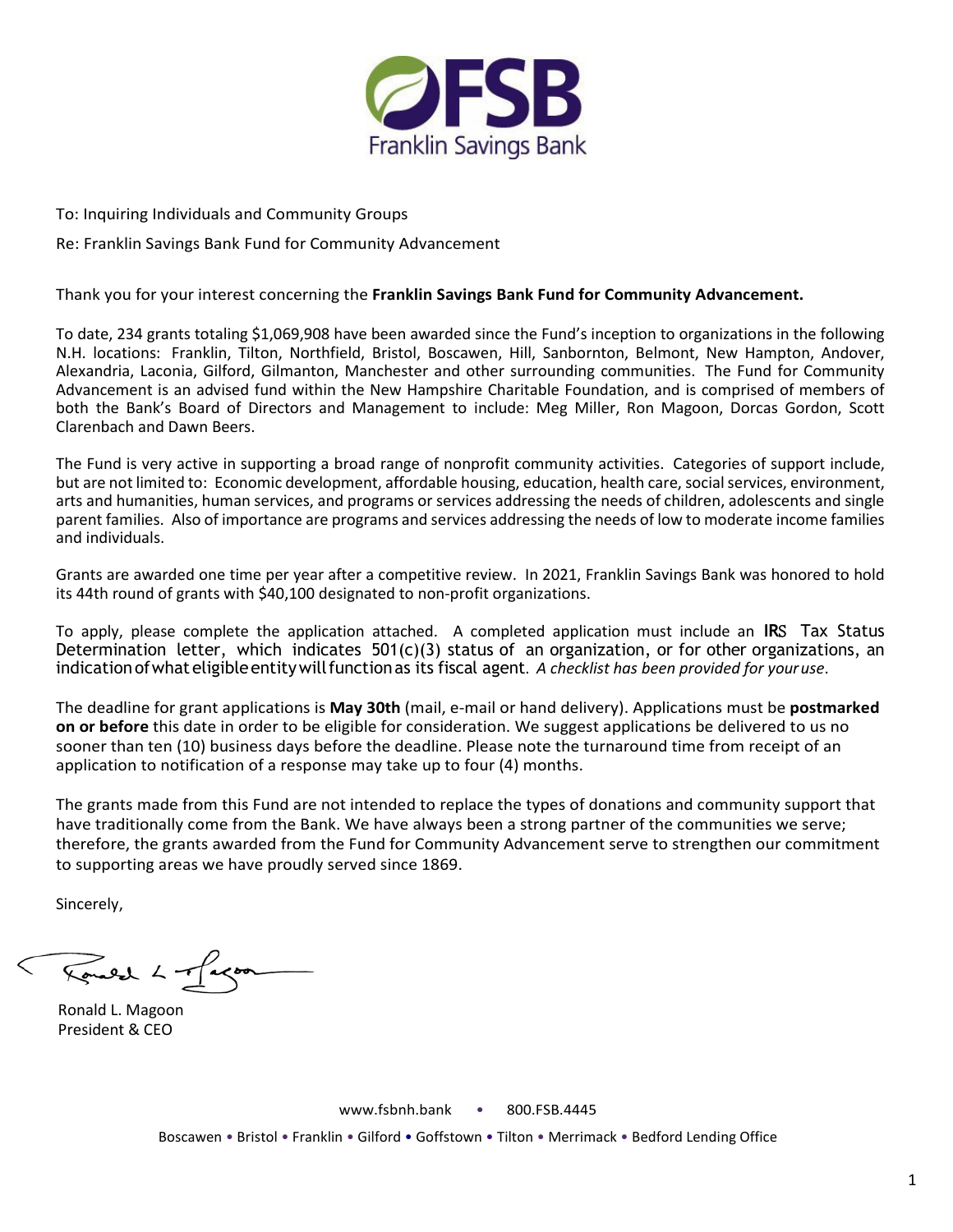## **Program Priorities**

The Franklin Savings Bank Fund for Community Advancement was formed in 1997 to provide support for substantial projects that will significantly enhance the lives of people in the communities that make up the primary market area of the bank. The Fund for Community Advancement has been established as a fund within the New Hampshire Charitable Foundation. The areas served by the fund currently include Franklin, Boscawen, Gilford, Merrimack, Bristol, Tilton and Goffstown. The fund may also provide support for projects in other surrounding communities. Grant monies requested must provide support to those living in the communities listed above; although not exclusively as many projects have a broader geographic impact that will benefit those in other communities as well.

The Fund is very active in supporting a broad range of community activities. Eligible organizations must be recognized as tax-exempt under Section 501(c)(3) of the Internal Revenue Code, or be a school, municipality or other subdivision of government. Categories of support include but are not limited to: Affordable housing, health care, social services, arts and humanities, human services, and programs or services addressing the needs of children, adolescents, elders and single parent families. Priority consideration will be given to those programs and services that address the needs of low to moderate income families and individuals. The minimum grant award will generally be \$1,000 and the maximum will be \$10,000.

To apply for a grant award from the Franklin Savings Bank Fund for Community Advancement, please complete the Franklin Savings Bank Fund Application. The FSB Fund will award grants once a year with applications due no later than May 30<sup>th</sup> each year.

For more information and grant application materials please visi[t www.fsbnh.bank.](http://www.fsbnh.bank/) You may also contact Renee M. Baldini of Franklin Savings Bank at 603-934-8327 or by e-mail at [Renee.Baldini@fsbnh.bank.](mailto:Renee.Baldini@fsbnh.bank)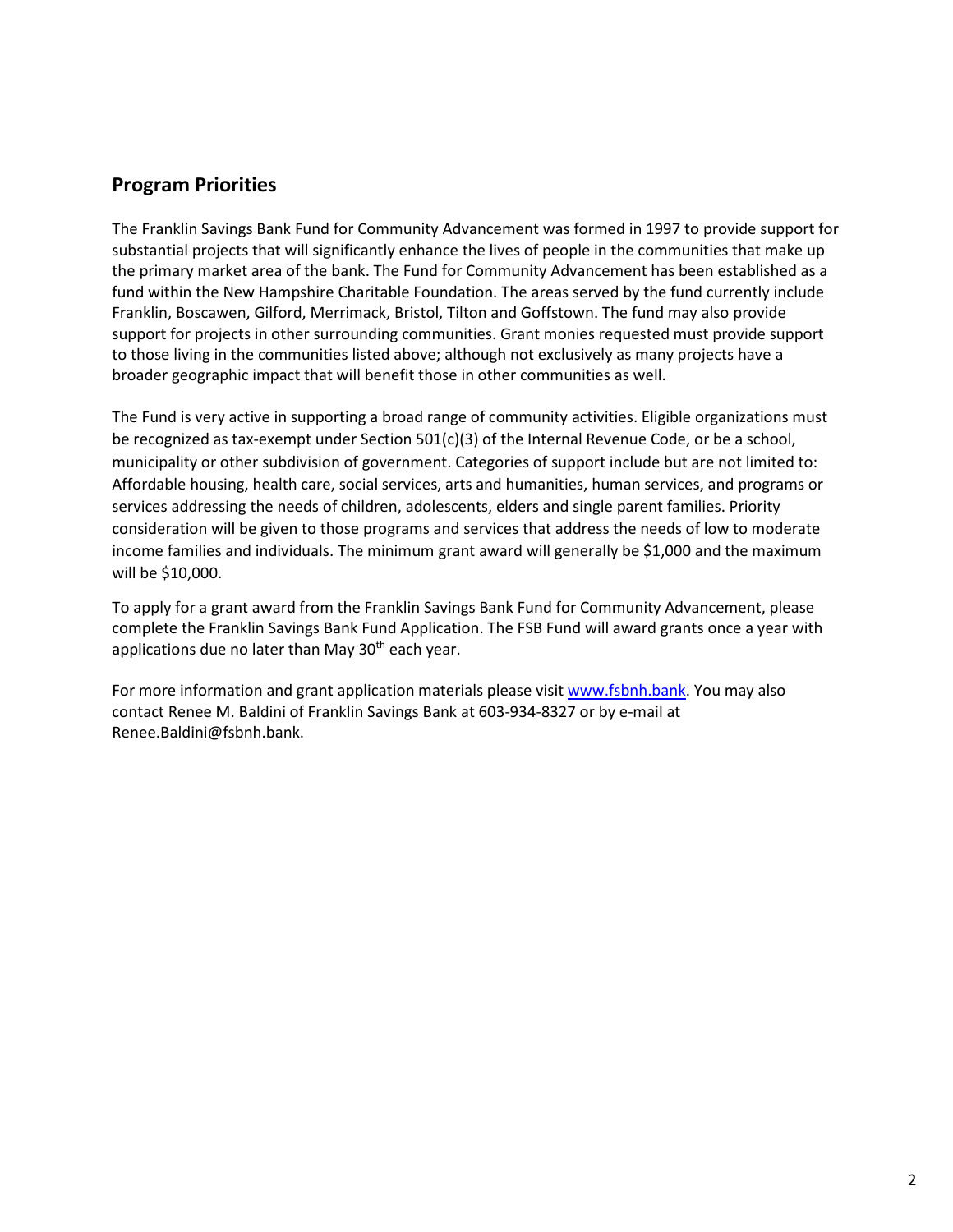

## **FSB Fund Grant Application Checklist** Date Postmarked:

## **Application materials**

- ❖ Is application form complete?
- Executive Summary included (200 words or less)?
- $\div$  Has the proposal narrative been included to address:

| Description of need                    |
|----------------------------------------|
| Project description, goals, objectives |
| <b>Timeliness</b>                      |
| <b>Results</b>                         |
| Other notes                            |
|                                        |

- Have the following attachments been included?
	- Completed application cover sheet
	- IRS tax status determination letter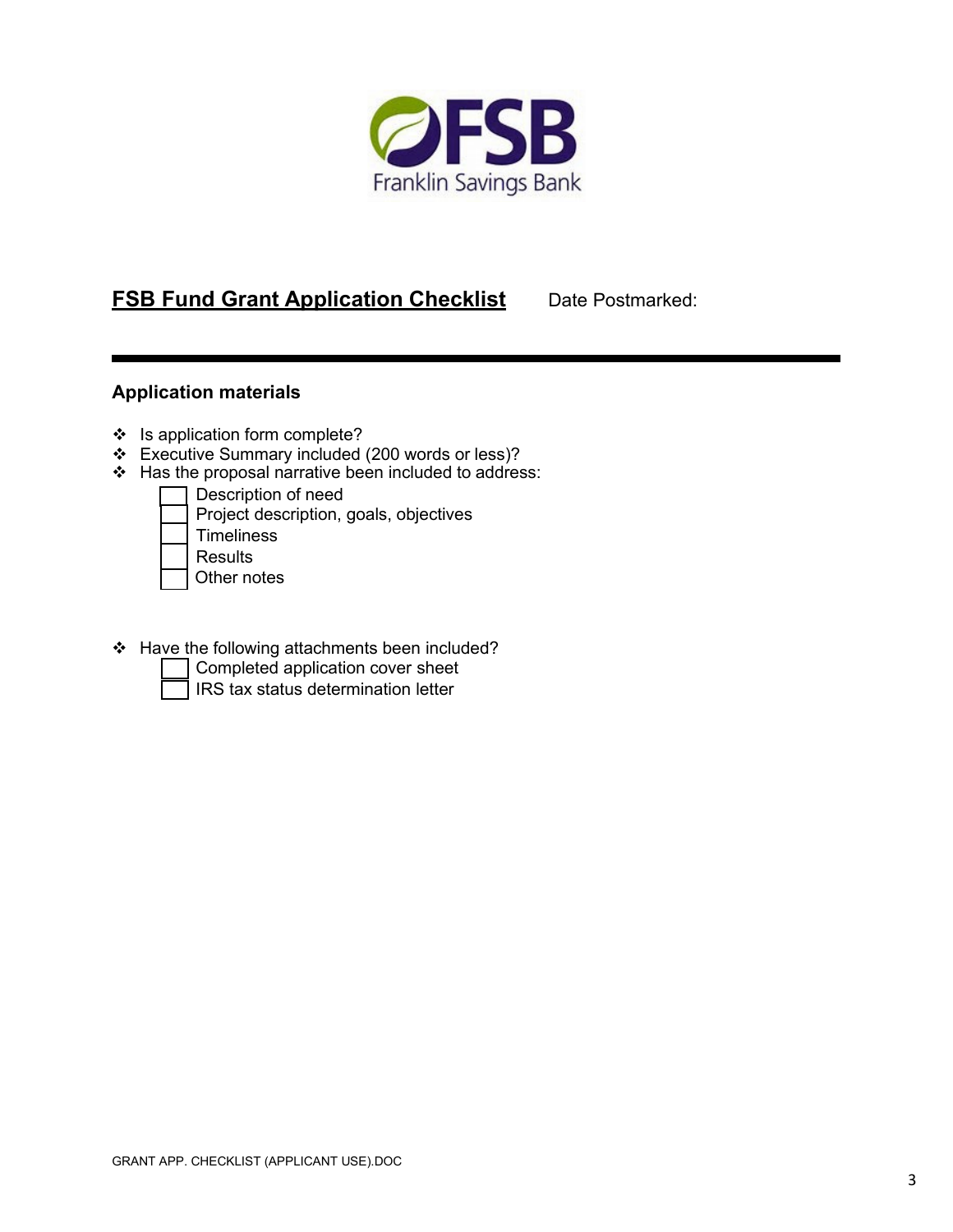

## **Fund for Community Advancement Application**

|                                                                                                                                                                          | Zip Code:                                                  |                                               |  |                                                                           |                                                |  |  |
|--------------------------------------------------------------------------------------------------------------------------------------------------------------------------|------------------------------------------------------------|-----------------------------------------------|--|---------------------------------------------------------------------------|------------------------------------------------|--|--|
| Contact:<br><u> 1989 - Johann Stein, marwolaethau a bhann an t-Amhair an t-Amhair an t-Amhair an t-Amhair an t-Amhair an t-A</u>                                         |                                                            |                                               |  |                                                                           |                                                |  |  |
| E-Mail Address: No. 1998. The Mail Address:                                                                                                                              |                                                            |                                               |  |                                                                           |                                                |  |  |
| $\mathsf{T}$ elephone: ___________________                                                                                                                               |                                                            |                                               |  |                                                                           |                                                |  |  |
|                                                                                                                                                                          |                                                            |                                               |  |                                                                           |                                                |  |  |
| Total Project Budget:_________________________                                                                                                                           |                                                            |                                               |  |                                                                           |                                                |  |  |
| (Amount requested / total budget x 100)<br>Percent of amount request vs. total budget:                                                                                   |                                                            |                                               |  |                                                                           |                                                |  |  |
|                                                                                                                                                                          |                                                            |                                               |  |                                                                           |                                                |  |  |
| Project begin date: _________________                                                                                                                                    |                                                            |                                               |  |                                                                           |                                                |  |  |
| Communities in which you provide services:<br>(Select all that apply)                                                                                                    | Alexandria<br>Belmont<br><b>Boscawen</b><br><b>Bristol</b> | Franklin<br>Gilford<br>Gilmanton<br>Goffstown |  | Merrimack<br>New Hampton<br>Northfield<br>Sanbornton                      | Tilton<br>Hill                                 |  |  |
| Population served:<br>(Select all that apply)                                                                                                                            | Children<br>Adolescents<br>Elderly                         |                                               |  | Single-parent Families<br>Low-income Families<br>Moderate-income Families | Veterans<br>Minorities<br>Disabled Individuals |  |  |
| Age group (Select all that<br>apply):                                                                                                                                    | Under 18<br>$18-24$                                        | $25 - 34$<br>35-44                            |  | 45-54<br>55-64                                                            | 65 and Older                                   |  |  |
| Gender:<br>Male<br><b>Both</b><br>Female<br>Category of Support:<br>Human Services<br>Arts & Humanities<br>Social Services<br>Healthcare<br>Affordable Housing<br>Other: |                                                            |                                               |  |                                                                           |                                                |  |  |

*Purpose of Request:* (15 words or less)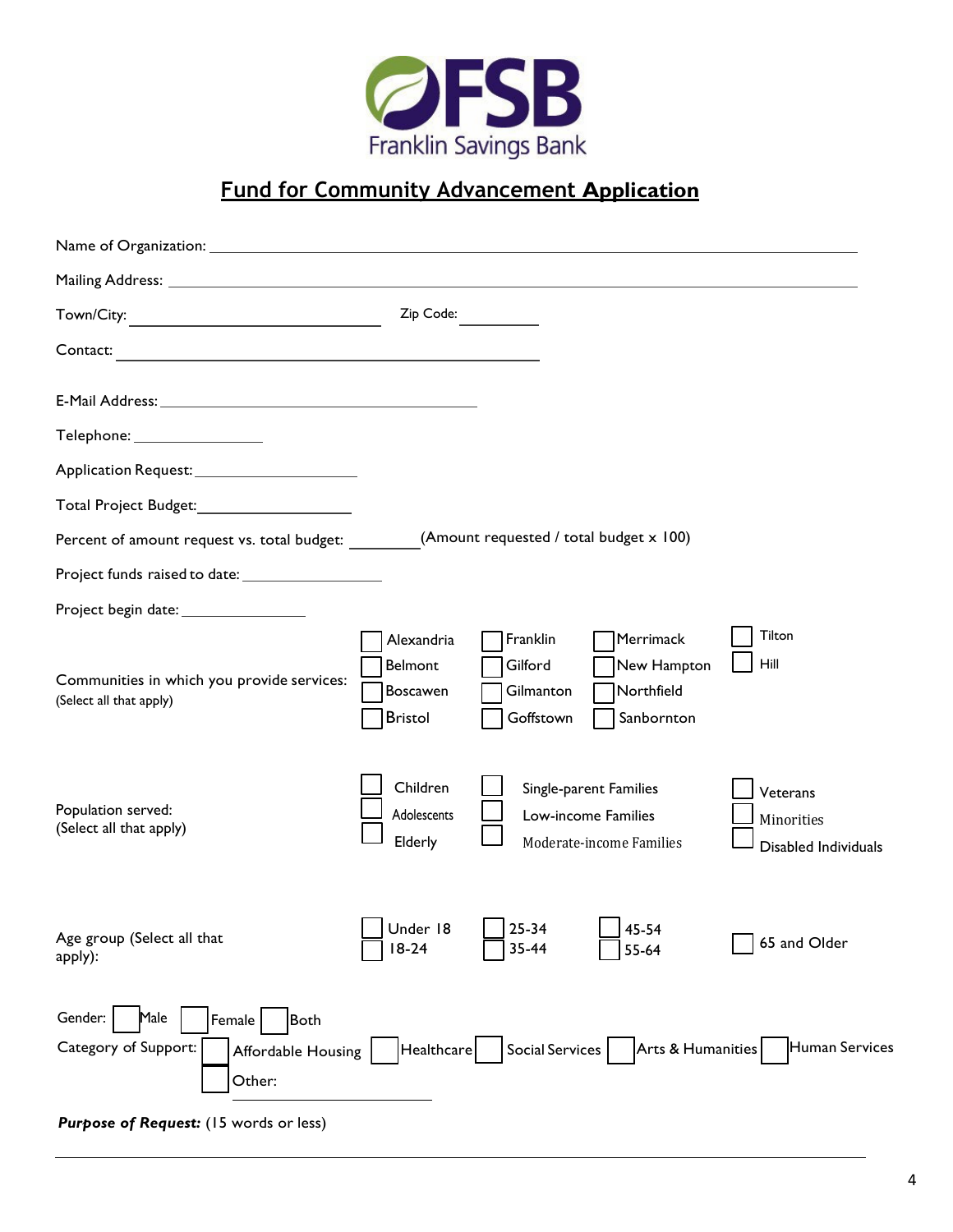

Please respond to each question in the field provided. Word limits are provided for each section. You may copy and paste from another format where your application is already prepared (i.e., Word, Publisher, etc.).

**Executive Summary:** Briefly describe the proposed project or program, its importance, and the results you expect. (200 words or less)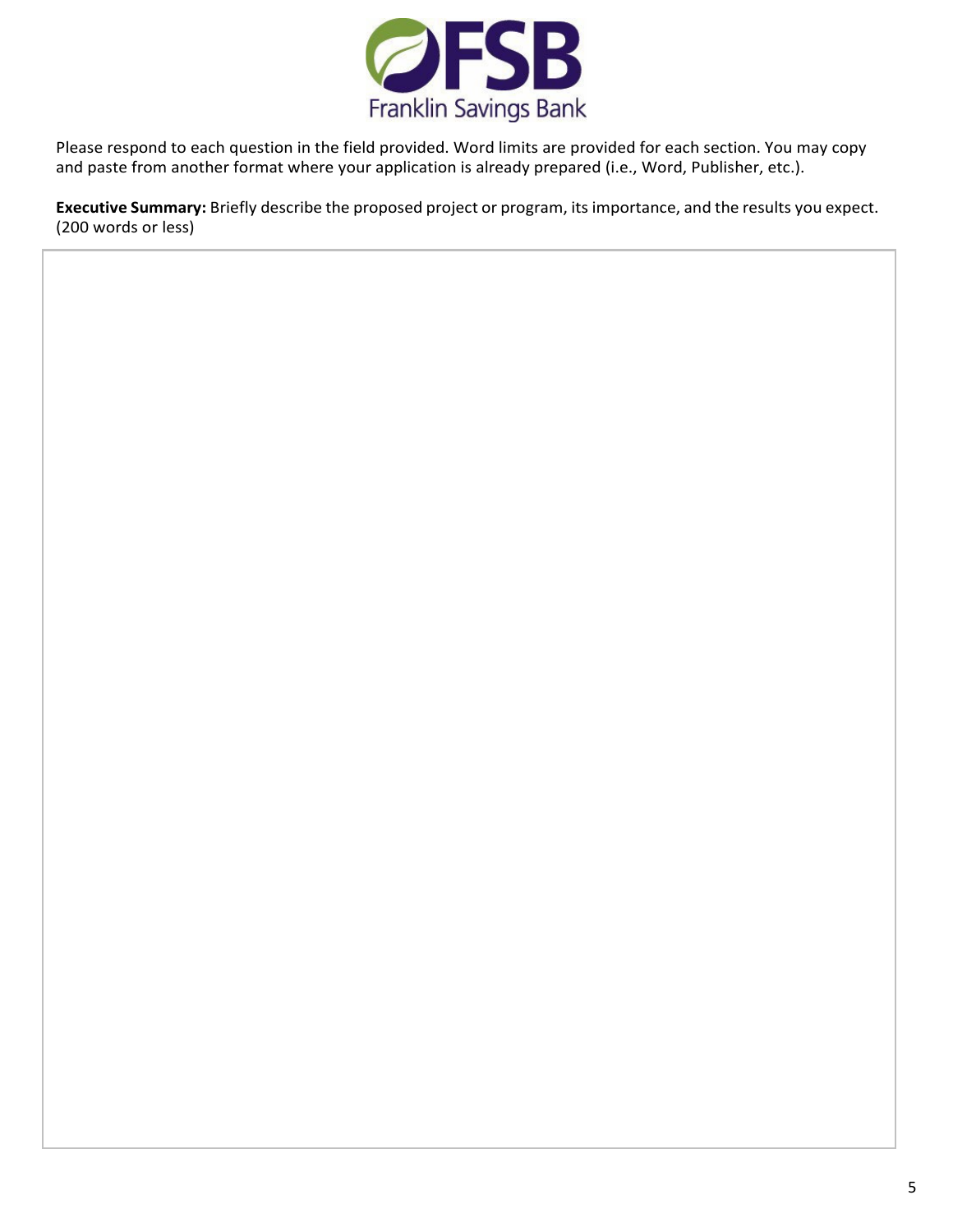

**Need:** Describe the need or opportunity for the proposed work. (100 words or less)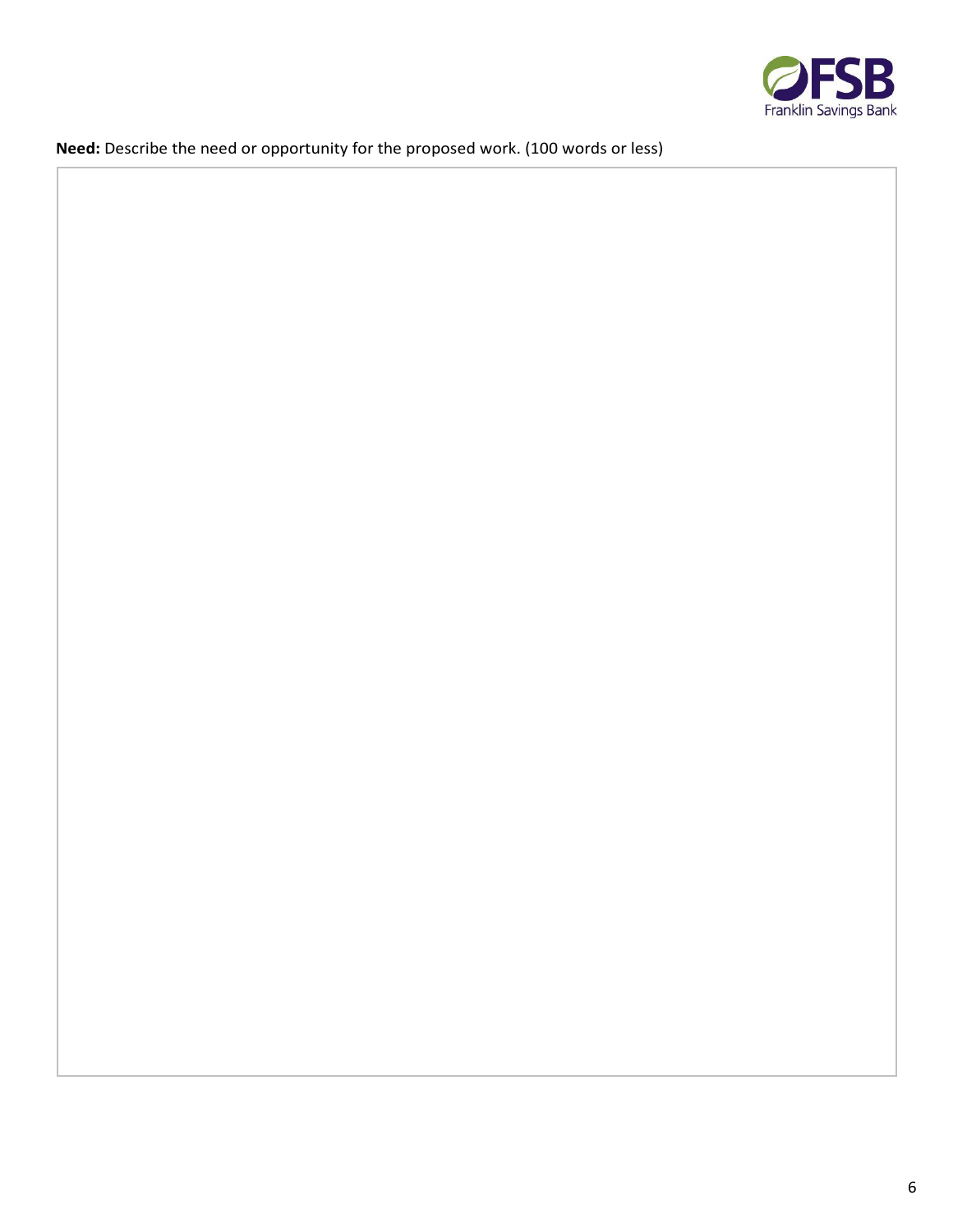

**Project Description:** Describe the proposed project or program, including major activities, key people involved, and the timetable for the work. (200 words or less)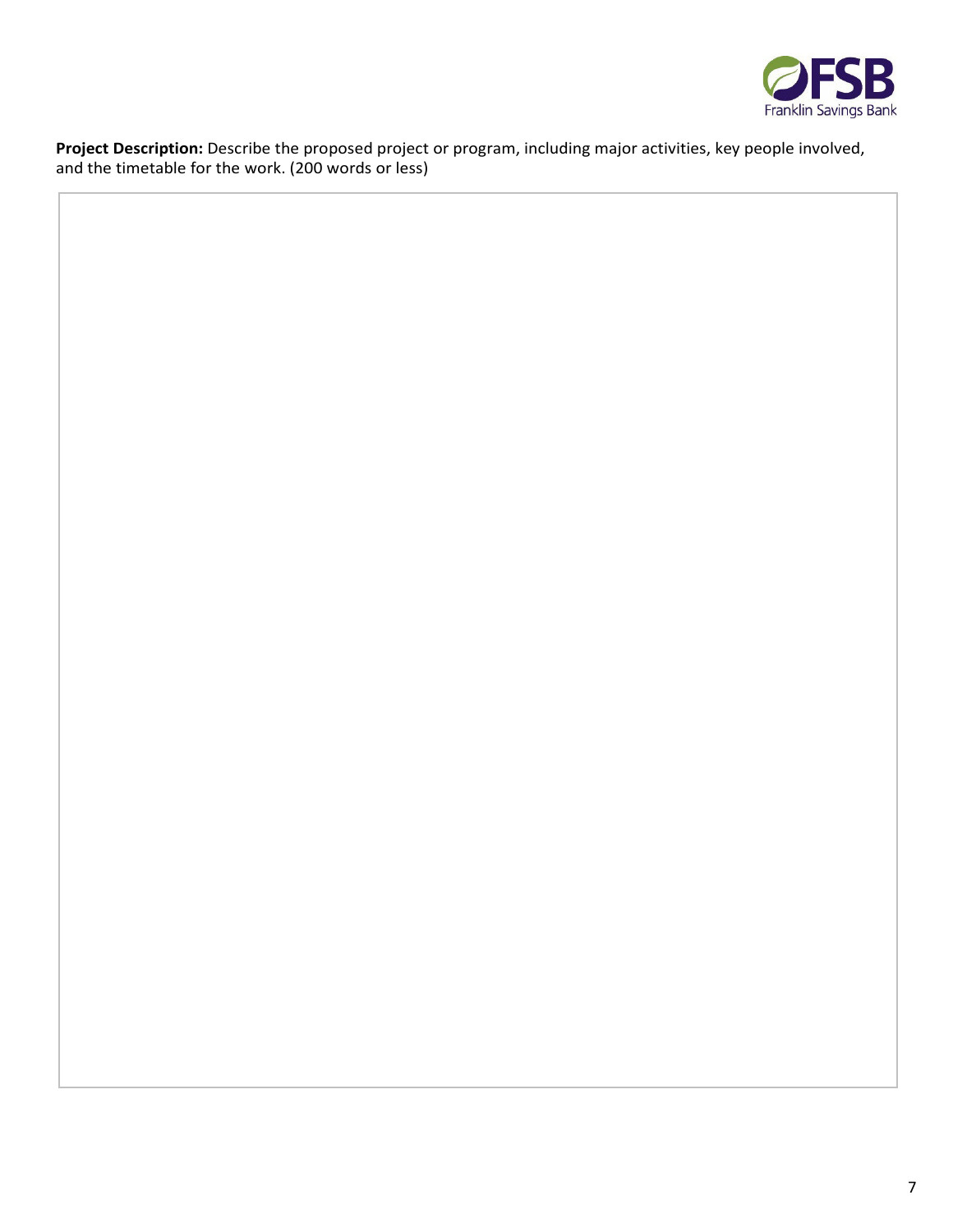

**Timeliness:** Why is this a strategic time for the Franklin Savings Bank Fund for Community Advancement to invest in this work? (100 words or less)

**Results:** If your project/program is successful, what will be different as a result of your work? (100 words or less)